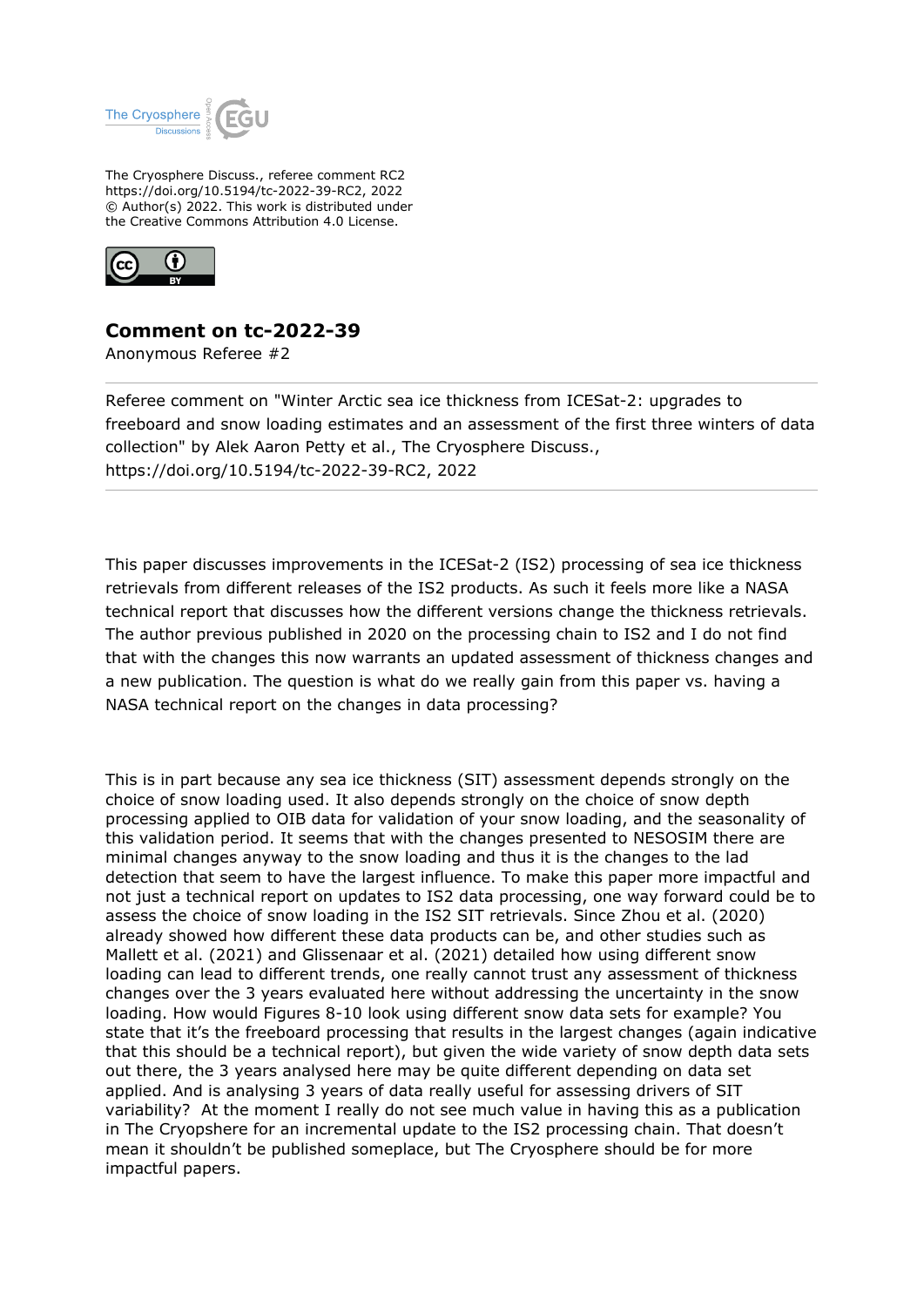More specific major comments:

It is stated that NESOSIM is updated to use ERA5 calibrated against CloudSat and a new blowing snow term. However, there is no validation of this blowing snow loss term, or discussion on how the coefficients, i.e. wind action threshold, blowing snow loss coefficient and atmosphere snow loss coefficients are derived and validated. There is no in situ evidence that a significant amount of snow is lost to leads in the winter (any lead in winter quickly refreezes in a matter of a few hours), and there is no assessment here of the magnitude of this new snow loss term, and comparison to the old (and presumably still used) snow loss term to leads. Since SIT retrievals depend very strongly on the snow loading, at a minimum some quantitative analysis is needed on what these changes represent in terms of the overall snow mass, and some science justification is needed for doing this in the first place. It seems that some artificial tuning is based on trying to reduce the mean difference with OIB snow depths, but of course those are not perfect either. And they are done only in the springtime, and the question is how valid this biascorrection is for other months during the winter season?

The author is wrong about what SM-LG does at the end of summer as it keeps the snow cover in places where it doesn't entirely melt out. Also, snow can start to accumulate before September in the Arctic, and thus it seems these changes are made purely to reduce your bias but there is no physical reason to justify these changes. I do not think that because NESOSIM matches mW99 in October that you can conclude you have "good" snow depths. In fact given delays in freeze-up, I would expect much thinner snow in October compared to mW99 based on the fact that ice is forming later than it used to.

Zhou et al. (2020) showed large differences between the various atmospheric reanalysisbased approaches to snow loading as well as the remote sensing-based retrievals, with the SM-LG (Liston et al. 2020) providing more spatial structure to the snow depth/density distributions, whereas products such as NESOSIM are artificially smoothed products. I see you get around this by taking your smoothed products and then adding some artifical spatial structure to match IS2 resolution, but why regrid to 100km in the first palce? Anyone who has spent time on sea ice knows the snow is very heterogeneous and thus the artificially smoothed 100km NESOSIM product seems unrealistic. Some justification for regridding the snow depth to 100km is needed and why you think this artificially smoothed data set is a good representation of snow over sea ice. Also, the impact of the redistribution then to 30m resolution is needed.

Some assessment of the impact of using different ice motion products is also needed. It is not true that updated ice motion from NSIDC is not available, and the author could have contacted the data provider for updated ice motion fields. Since OSI SAF and NSIDC ice motion vectors to not agree, how does this influence your results? It is also unclear now how the Warren et al. climatology is used, are you assigning MYI snow depths on September 1 based on W99 and then accumulating snow? And finally, I'm not sure why so much smoothing is applied to both the snow and SIT retrievals, and some justification for this is needed. What does your SIT data product really give us if so much smoothing is applied? Snow and ice are highly spatially variable and thus is this a data product that is really useful to the community if it is artificially smoothed? Wanting "pretty" maps is not a reason to do this.